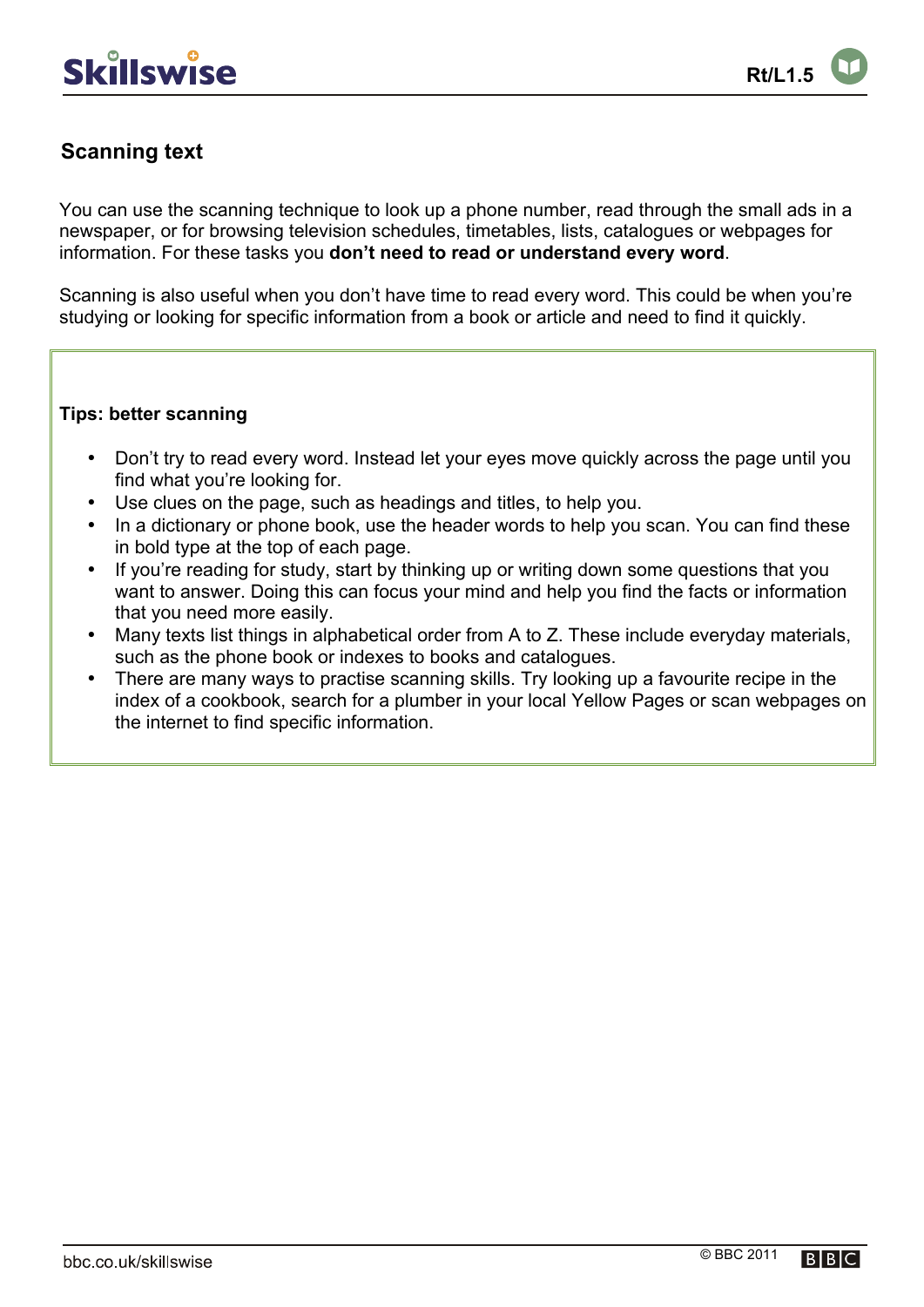## **Skimming text**

Skimming is a reading technique that can help you:

- read more quickly
- decide if the text is interesting and whether you should read it in more detail

You can use the skimming technique when you want to identify the main ideas in the text.

## **How is skimming different to scanning?**

The term skimming is often confused with scanning.

- You skim a text to obtain the **gist** the overall sense of a piece of writing. This can help you decide whether to read it more slowly and in more detail.
- You scan a text to obtain specific information. For example, to find a particular number in a telephone directory.

Sometimes you can use **both** reading methods. After you've skimmed a piece of text to decide whether it's of interest, you might then use scanning techniques to find specific information.

#### **How do you skim read?**

When you use the skimming technique you don't read the whole text word for word. You should use as many clues as possible to give you some background information. There might be **pictures** or images related to the topic, or an eye-catching **title**. Let your eyes skim over the surface of the text and look out for **key words** while thinking about any clues you've found about the subject.

- Read the title, subtitles and subheadings to find out what the text is about.
- Look at the illustrations to give you more information about the topic.
- Read the first and last sentence of each paragraph.
- Don't read every word or every sentence. Let your eves skim over the text and look out for key words.
- Continue to think about the meaning of the text.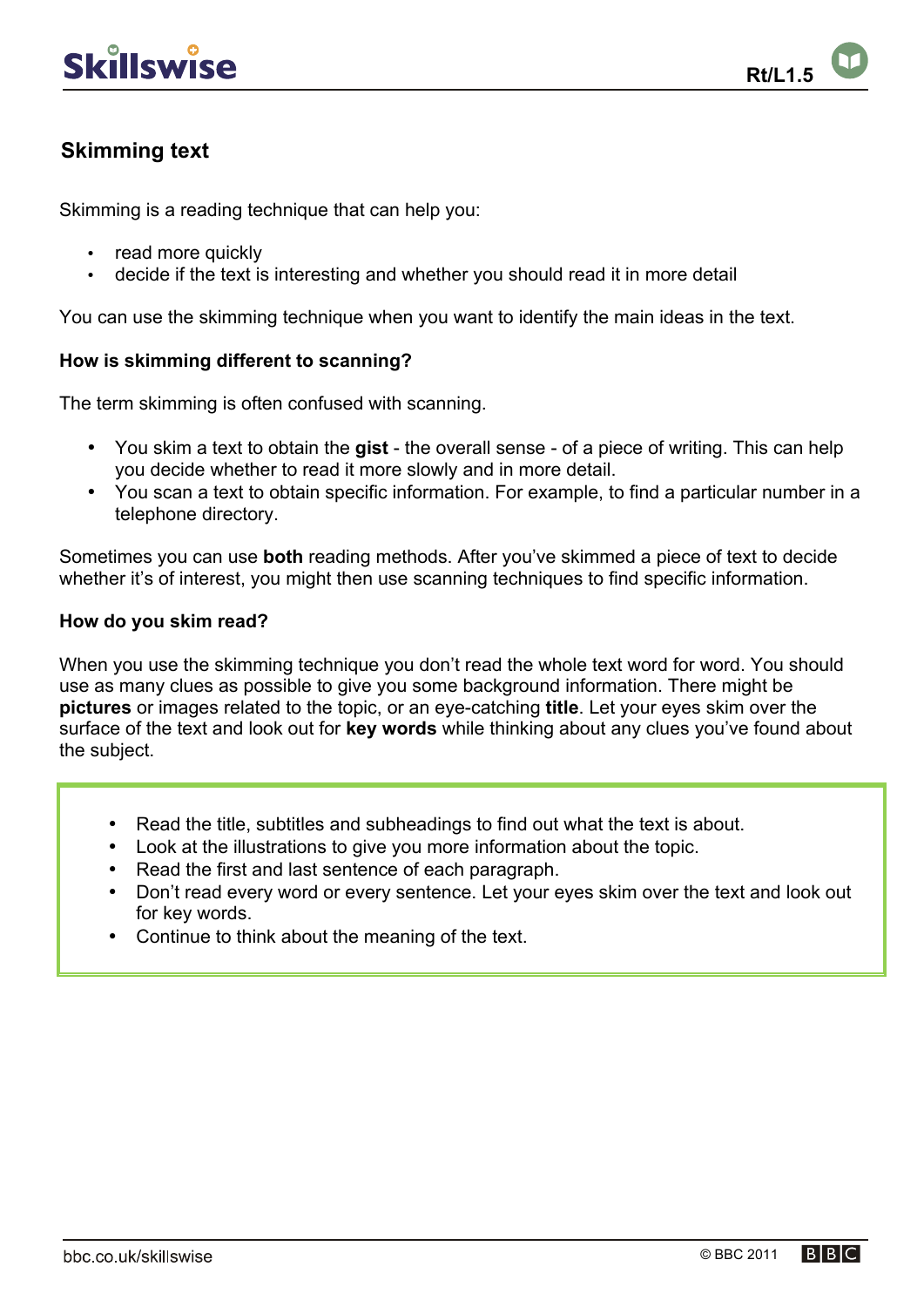## **Scanning text to find information quickly**

Have a go at scanning this BBC television guide to answer the questions. See how **quickly** you can find the information you need.

| <b>BBC</b><br>one                                  | <b>BBC</b><br>TWO                             | <b>BBC</b><br><b>thee</b>                  | B B C<br><b>FOUR</b>              |
|----------------------------------------------------|-----------------------------------------------|--------------------------------------------|-----------------------------------|
| 19.00 The One                                      | 19.00 Escape to the                           | 19.00 Top Gear                             | 19.00 World News                  |
| <b>Show</b>                                        | country                                       |                                            | <b>Today</b>                      |
| The One Show team                                  | A couple from                                 | The team sets out to<br>end the chaos that | The latest news,                  |
| bring viewers the                                  | Wimbledon want to                             | snowfall brings to                         | exploring the day's               |
| stories that matter                                | escape the suburbs                            | Britain every year.                        | events from a global              |
| from across the                                    | for countryside living                        |                                            | perspective.                      |
| country.                                           | in East Sussex.                               |                                            |                                   |
| 19.30 Waterloo                                     | 19.30 Springwatch                             |                                            | 19.30 Born to be                  |
| <b>Road</b>                                        |                                               |                                            | <b>Wild</b>                       |
| Sambuca enlists                                    | <b>Iolo Williams takes</b><br>to the water to |                                            | We meet the                       |
| Lauren and Finn's                                  | reveal puffins at                             |                                            | amateur naturalist                |
| help to track her                                  | their best - diving for                       |                                            | who has turned his                |
| father down in                                     | fish.                                         |                                            | garden into a lizard              |
| Blackpool.                                         |                                               |                                            | empire.                           |
| 20.27 BBC News                                     |                                               | 20.00 Great Movie                          | 20.00 Explosions:                 |
| and Regional News                                  |                                               | <b>Mistakes</b>                            | How We Shook the                  |
|                                                    |                                               |                                            | World                             |
| The latest national                                |                                               | <b>Robert Webb</b>                         |                                   |
| and international<br>news stories from             |                                               | uncovers the<br>clangers and gaffes        | Engineer Jem<br><b>Stansfield</b> |
| the BBC, followed                                  |                                               | in Hollywood's                             | investigates the                  |
| by the weather.                                    |                                               | biggest                                    | science of                        |
|                                                    |                                               | blockbusters.                              | explosions.                       |
| 20.30 In with the                                  | 20.30 Springwatch                             |                                            |                                   |
| <b>Flynns</b>                                      | <b>Unsprung</b>                               |                                            |                                   |
|                                                    |                                               |                                            |                                   |
| <b>Liam and Caroline</b><br>work extra shifts, but | Kate Humble, Chris<br>Packham and Jolo        |                                            |                                   |
| who is looking after                               | Williams answer                               |                                            |                                   |
| the kids?                                          | audience questions.                           |                                            |                                   |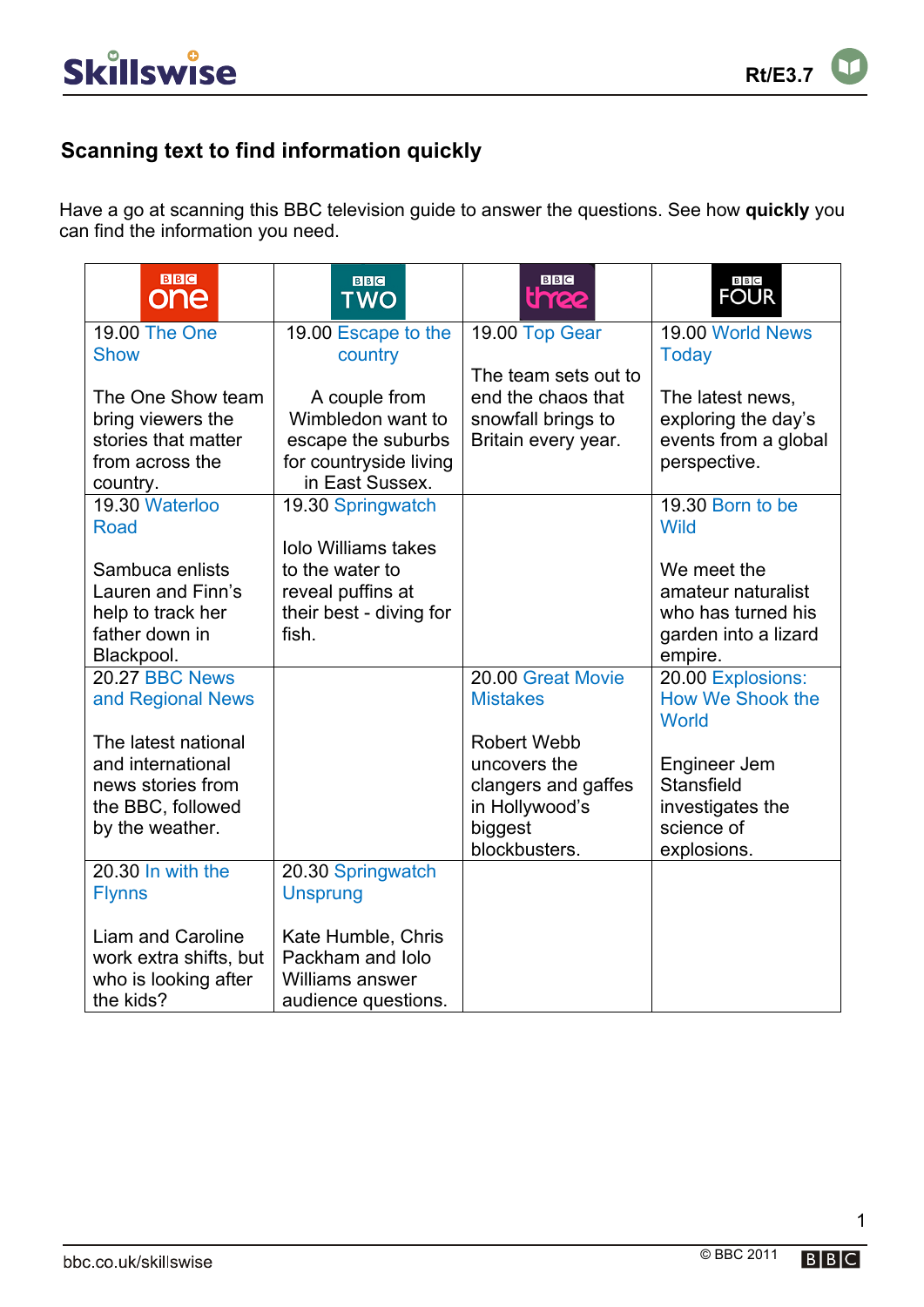## **Scanning text to find information quickly**

| 21.00 The                 | 21.00 Wonderland          | 21.00 Cannabis:        | 21.00 Hidcote: A      |
|---------------------------|---------------------------|------------------------|-----------------------|
| Apprentice                |                           | What's the Harm?       | <b>Garden for All</b> |
|                           | Film that climbs          |                        | <b>Seasons</b>        |
| Lord Sugar instructs      | aboard with four          | Exploring the world    |                       |
| the teams to build        | families as they take     | of organised crime     | The story behind      |
| junk collection           | to the road.              | linked to the supply   | Hidcote, the most     |
| businesses.               |                           | of cannabis in the     | influential English   |
|                           |                           | UK.                    | garden of the 20th    |
|                           |                           |                        | century.              |
| 22.00 BBC News at         | 22.00 The                 | 22.00 Kill Bill: Vol 2 | 22.00 Nurse Jackie    |
| Ten                       | <b>Apprentice: You're</b> |                        |                       |
|                           | <b>Fired</b>              | The assassin, The      | After breaking up     |
| Latest national and       |                           | Bride, concludes her   | with Eddie, Jackie    |
| international news,       | This week's task of       | ruthless quest for     | tries to reconnect    |
| with reports from         | making money from         | revenge against her    | with her family.      |
| <b>BBC</b> correspondents | rubbish ended with        | nemesis.               |                       |
| worldwide.                | someone being             |                        |                       |
|                           | dumped.                   |                        |                       |

- 1. If you miss the news at 19.00, when can you next catch the news?
- 2. If you're interested in gardening, what programme might you look out for?
- 3. What time, and on which channel, would you catch **The Apprentice**?
- 4. When, and on which channel, can you see the weather forecast?
- 5. At what time, and on which channel, can you settle down to watch a film?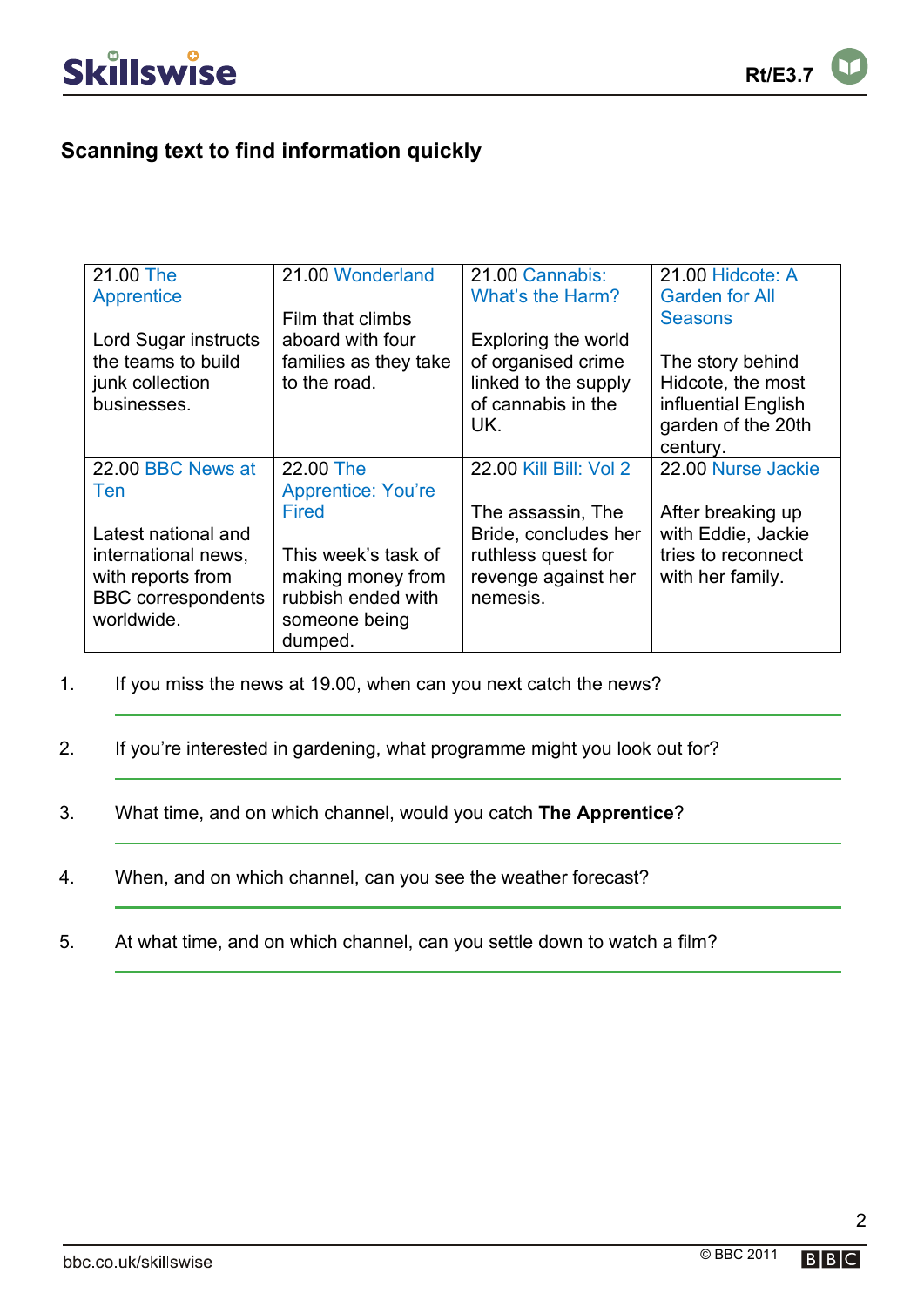## **Scanning a job advertisement**

First of all print out this **Skillswise Delivery Services job advert**.

| <b>SKILLSWISE DELIVERY SERVICES</b>                                                      |
|------------------------------------------------------------------------------------------|
|                                                                                          |
| <b>CHRISTMAS JOB OPPORTUNITIES</b>                                                       |
| Aged between 16 and 65 years? Need extra cash for Christmas?                             |
| Are you available to work at short notice?                                               |
| Can you work early, late or night shifts?                                                |
|                                                                                          |
| We are looking for enthusiastic and reliable people to work on an occasional basis,      |
| helping to sort and deliver parcels in the Reading area from late November until the end |
| of December.                                                                             |
|                                                                                          |
| Pay rates for weekdays, including Saturdays, will be:-                                   |
| Ages 16 to 17 - £4.80 per hour.                                                          |
| Age 18 and over - £6.10 per hour.                                                        |
|                                                                                          |
| So if you have good communication skills and are able to work as part of a team, we      |
| would like to hear from you.                                                             |
|                                                                                          |
| To obtain an application form please write to:                                           |
| <b>Elaine Grey, Personnel Officer,</b>                                                   |
| <b>Skillswise Delivery Services, Windsor Road,</b>                                       |
|                                                                                          |
| Reading, RG5 4BR                                                                         |
| Tel: 0118 932 814 (24 hr. answer phone)                                                  |
| Closing date: 10th November.                                                             |
|                                                                                          |
|                                                                                          |

**Skillswise Delivery Services** is looking for extra staff before Christmas. Scan the advert quickly and try to find the answers to these questions. Remember, you don't need to read every word.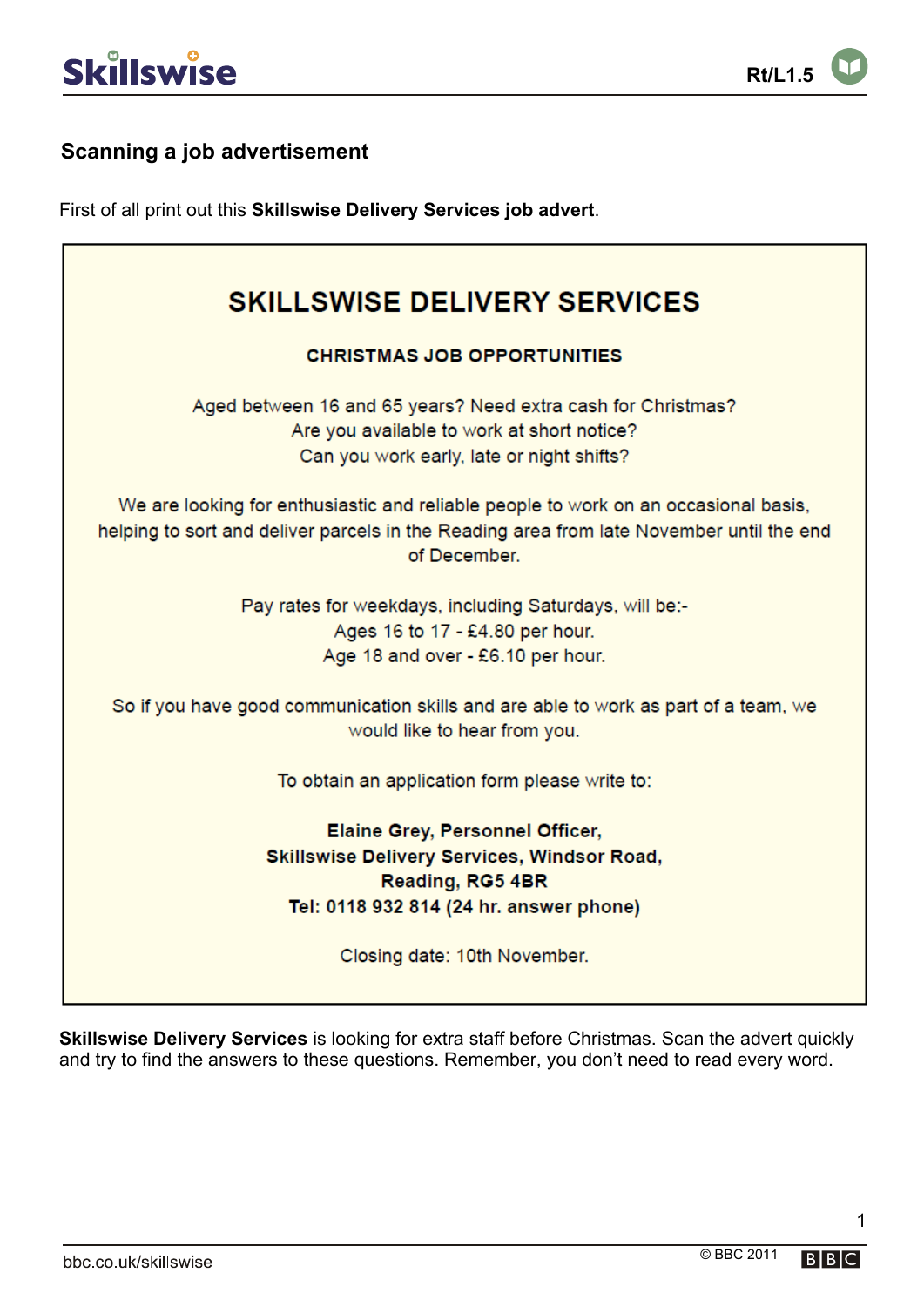# **Skillswise**

## **Scanning a job advertisement**

## **Questions**

| 2. The work will last for about a month. True or false? _________________________                                                                                                                                                             |
|-----------------------------------------------------------------------------------------------------------------------------------------------------------------------------------------------------------------------------------------------|
|                                                                                                                                                                                                                                               |
| 4. What kind of people is Skillswise Delivery Services looking for?<br><u>Land Correlian and Correlian and Correlian and Correlian and Correlian and Correlian and Correlian and Correli</u>                                                  |
|                                                                                                                                                                                                                                               |
| 5. What shift patterns are available?<br><u> and the contract of the contract of the contract of the contract of the contract of the contract of the contract of the contract of the contract of the contract of the contract of t</u>        |
|                                                                                                                                                                                                                                               |
|                                                                                                                                                                                                                                               |
| 8. How much will you earn per hour if you are aged 18?<br>Sand Connection 2010 18: The much will you are aged 18?                                                                                                                             |
| 9. True or false? You will be paid extra for working on Saturday. True or false? _________________                                                                                                                                            |
| 10. Whom should you contact at Skillswise Delivery Services to get an application form?                                                                                                                                                       |
|                                                                                                                                                                                                                                               |
| 11. You can leave a message on an answering machine. True or false?                                                                                                                                                                           |
|                                                                                                                                                                                                                                               |
| 12. You need to be able to work at short notice. True or false? ___________________________________                                                                                                                                           |
| 13. It is 1 November. Is there still time to apply for a job?<br><u>Lettica and the manual contract and the surface</u> and the state of the still time to apply for a job?<br><u>Lettica and the state and the state and the state and t</u> |
| 14. The minimum age for this job is 18. True or false? __________________________                                                                                                                                                             |
| 15. Do you need a driving licence to apply for a job with Skillswise Delivery Services?                                                                                                                                                       |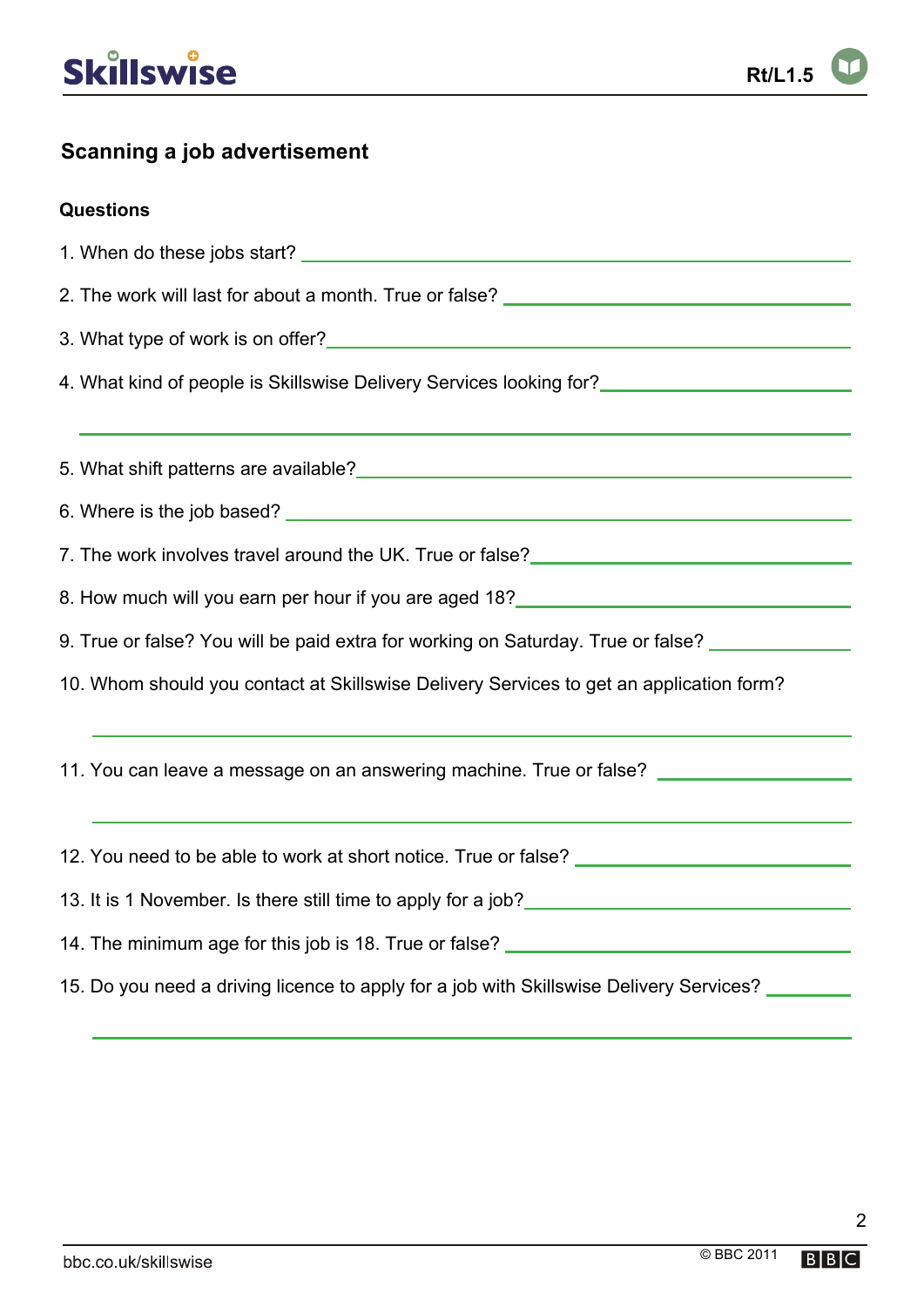## **Skimming a school prospectus**

Print out the **Portham Village School prospectus** then skim read it to answer the questions.



**Portham Village School** 

**2010/2011 Prospectus** 

## **ABSENCE**

#### **Illness**

If your child is absent from school you should telephone the school office on the first day. When he/she returns to school, a written explanation about the nature of the illness must be provided so that school records can be kept up-to-date. All medical and dentist appointments should be made outside school hours unless unavoidable.

## **Holidays**

The Board of Governors states that annual holiday should not be taken during term time although, at the discretion of the headteacher, pupils make take up to two weeks off school. If possible, this should be avoided as it is important that children do not miss out on their education (see page 9 regarding examinations).

## **SCHOOL UNIFORM**

It is not compulsory for children to wear school uniform although it is strongly encouraged so that the children feel part of the school community.

## **Boys**

Boys should wear blue shirts (long or short sleeved) with grey trousers and the school jumper. They should wear the blue and grey striped school ties at all times.

## Girls

Girls should wear grey pinafores with white blouses and the school jumper.

## **Footwear and accessories**

All children should wear black school shoes. At no time must they wear trainers. Girls may wear studs which must be removed for PE.

The school operates a 'budget shop' once a term so that parents may purchase secondhand clothing.

## **EXTRA-CURRICULAR ACTIVITIES**

There is a wide range of clubs for all children, according to their age. Children in Reception may attend football, ballet and/or swimming. Children in Years 1 to 7 may also attend the following clubs: archery, short-tennis, French and homework. Participation in clubs is strongly encouraged.